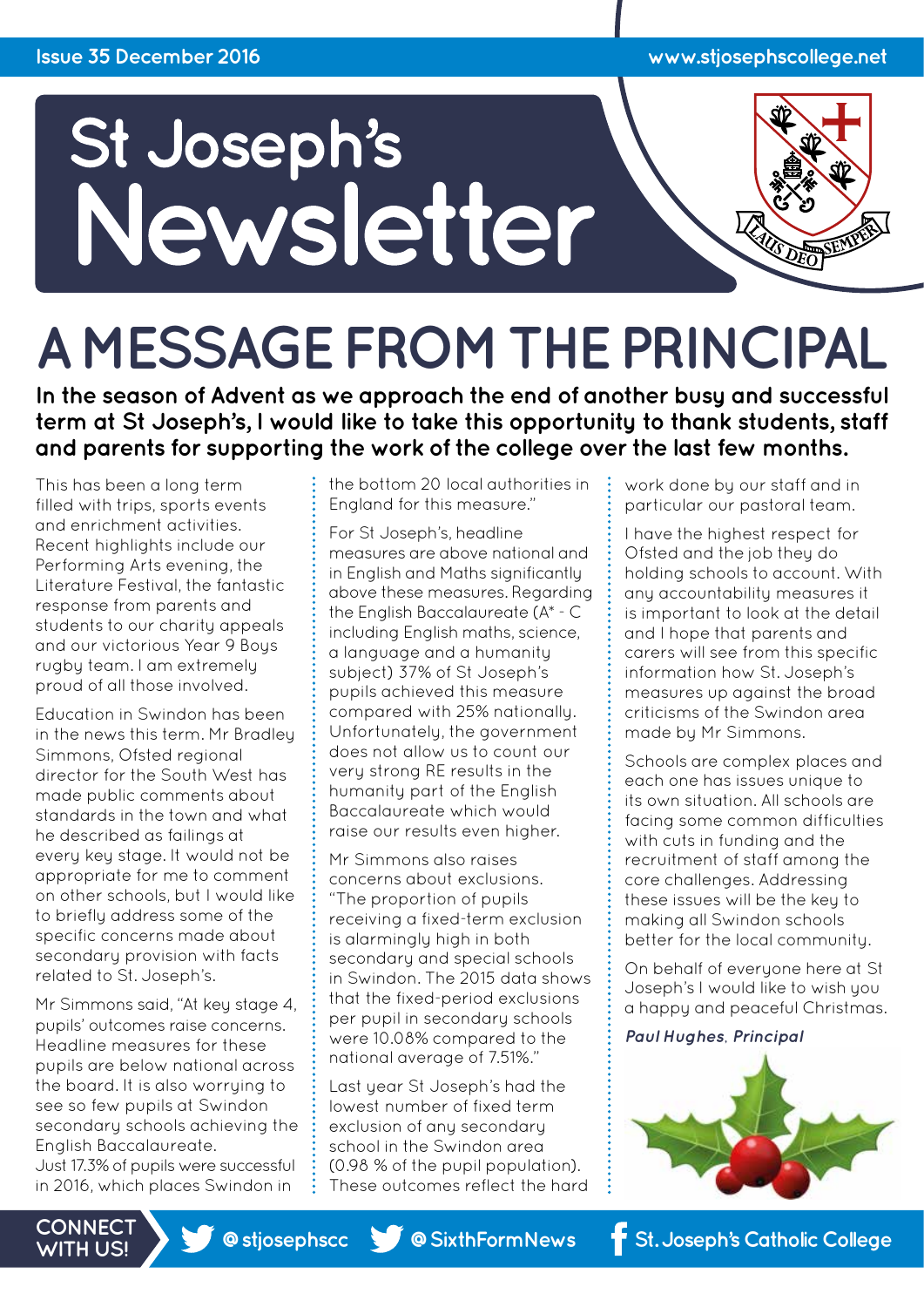### **DATES FOR YOUR DIARY**

| 16         | <b>Sixth Form</b>              |
|------------|--------------------------------|
| <b>DEC</b> | <b>Application Deadline</b>    |
| 16         | College closes to              |
| <b>DEC</b> | <b>Students 12.50pm</b>        |
| 3          | College reopens                |
| <b>JAN</b> | to Students                    |
| 3          | Year 12 and 13 Mock            |
| <b>JAN</b> | <b>Examinations commence</b>   |
| 18         | <b>Rock School</b>             |
| <b>JAN</b> | Concert                        |
| 19         | <b>Year 9</b>                  |
| <b>JAN</b> | <b>Options Evening</b>         |
| 26         | <b>Year 9 Parents Evening</b>  |
| <b>JAN</b> | (KLMN)                         |
| 27         | Science Challenge              |
| <b>JAN</b> | Day                            |
| 1          | <b>Year 9 Parents Evening</b>  |
| FEB        | (PQRS)                         |
| 3          | <b>Year 9 Options</b>          |
| FEB        | <b>Deadline</b>                |
| 8          | Key Stage 4 and 5              |
| FEB        | <b>Performing Arts Evening</b> |
| 10         | College closes                 |
| <b>FEB</b> | to Students                    |
| 20         | College reopens                |
| <b>FEB</b> | to Students                    |
| 13         | <b>Staff Training</b>          |
| <b>MAR</b> | Day                            |
| 22         | <b>Year 10 Parents evening</b> |
| <b>MAR</b> | (ABLM)                         |
| 28         | <b>Year 10 Parents evening</b> |
| <b>MAR</b> | (CESW)                         |
| 27         | <b>National Science</b>        |
| <b>MAR</b> | Week                           |
| 29         | Pop Up                         |
| <b>APR</b> | <b>Uniform Shop</b>            |
| 4          | Easter                         |
| <b>APR</b> | <b>Services</b>                |
| 7          | <b>College Closes</b>          |
| <b>APR</b> | to Students                    |
| 24         | College opens                  |
| <b>APR</b> | to Students                    |

# **Student Reviews**

**The first Year 7 assessment review for this Academic year has now been published.** 

As you are aware, the college has moved to paperless production of student reviews and these are instead visible to you via the Parent Portal.

The Year 7 review provides you with a snap shot of the current progress your child is making at St. Joseph's.

The assessments carried out in all subject areas throughout Key Stage 3 will provide teachers with the evidence of how much progress towards these target grades your child is making. Teachers will award your child a progress score to indicate how well they are working towards their target grades.

The progress scores are ranked as follows:

**P1** *exceptional progress* current grades suggest the student will achieve above their target grades at the end of Year 11.

#### **P2** *above expected progress*

- current grades suggest the student will achieve the top end of their projected range of grades at the end of Year 11.

#### **P3** *expected progress* -

current grades suggest the student will achieve a grade within their projected range of target grades at the end of Year 11

#### **P4** *below expected progress*

- current grades suggest the student will achieve a grade below their target grades at the end of Year 11.

**P5** *significantly below* 

*expected progress* - current grades suggest the student will achieve a grade significantly below their target grades at the end of Year 11.

These progress grades should indicate to you the extent to which your child is developing their understanding of the Key Stage 3 curriculum and acquiring the necessary skills to achieve their target grades in the GCSE examinations.

# **Winter Closures**

As temperatures drop we should remind you that if it becomes necessary to close the college for any reason, please listen to the local radio station for emergency information. Details of any closure will be posted on the school website. We will also try to send a message if we have up to date contact information.

**Please let us know if you have recently changed your email address or mobile phone number so we can update our records.**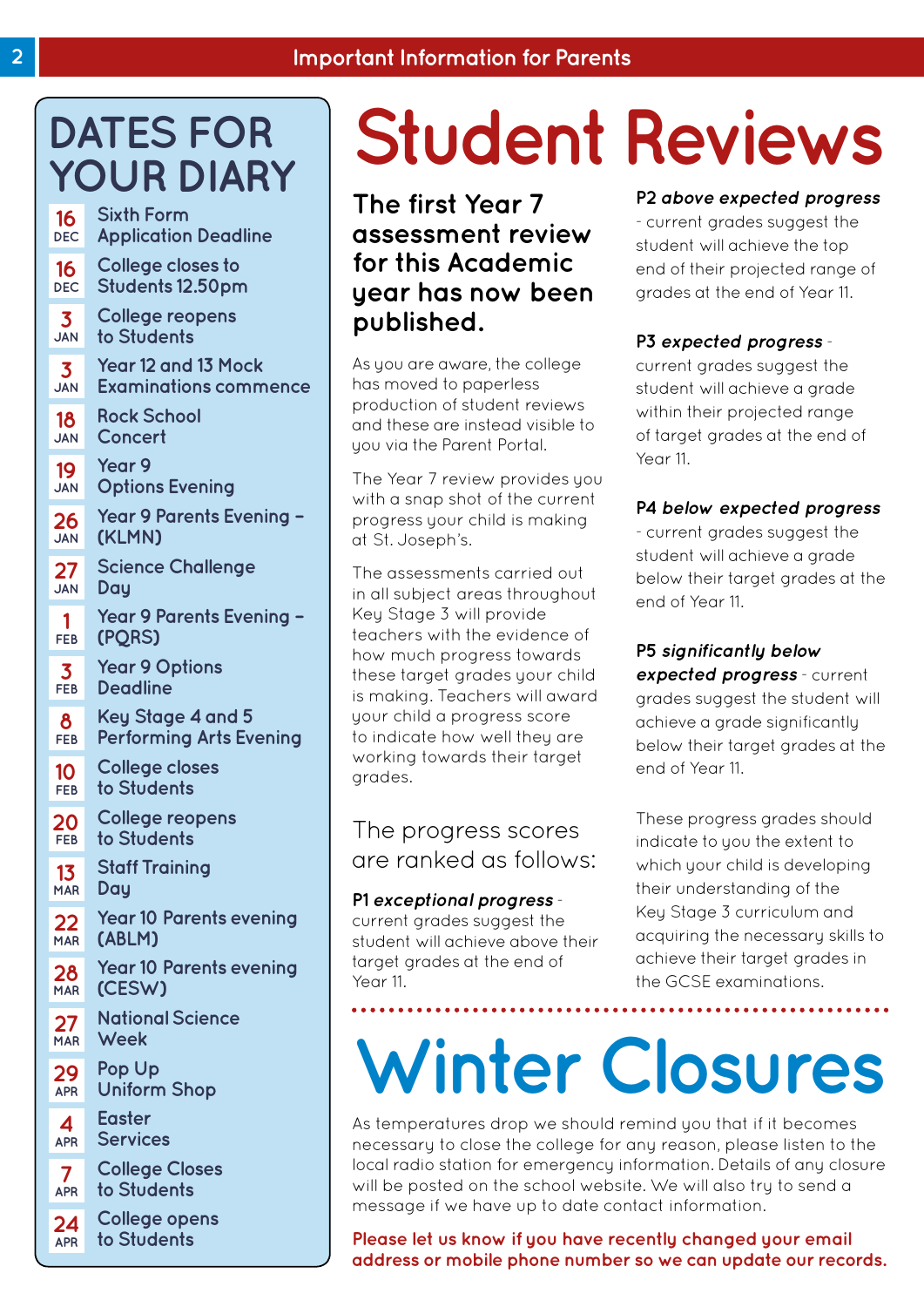# **ParentPay**

In an attempt to remove all cash and cheques from the college, we are asking all parents to only use our e-payment method to pay for dinner money, trips, revision guides, and other equipment. This can be done online using a very secure website called ParentPay or in cash at local stores where you see the PayPoint logo.

If you already have a ParentPay account, either with our school or another ParentPay school, you can simply login to that account and add your other children via the "add a child" tab on your home page.

ParentPay holds an electronic record of your payments to view at a later date.

Once you have activated your account you can make online payments straight away.

Please do not hesitate to contact Reception on 01793 714200 if you need assistance or for those parents wishing to pay cash to request the option of paying via PayPoint.

We have a large number of students going through the canteen every day, paying by card speeds up this process considerably. It also means parents can manage costs of lunches and equipment easily, by doing it online.

# **Canteen Cashless Catering**

After Christmas in the canteen there will be 3 tills that will take cards only and one till for cash. If you are still paying by cash the queue is likely to be a long one. Please make every effort to use Parent Pay.

# **PARENT PORTAL FOR ALL PARENTS**

As well as producing paperless student reviews, Parent Portal allows you to view Attendance. Timetable, Rewards and Sanctions information and also the College Calendar. Information in connection with Timetable, Examinations, Options, Trips, Calendar, Attendance, parents Evenings etc. will all be available on Parent Portal.

This is a valuable tool for parents, and we recommend that you view this regularly. If you have not yet registered for your Parent Portal access, you can still do so.

You will need to come into the College with a form of primary identification, such as a Passport or Driving Licence and proof of your current address, this can be a named utility or council tax bill. This is to ensure data is suitably protected.

You can register at the College Reception between 8am and 5pm during term time, or 8am and 4pm during College holidays. Please note that the College is closed on Bank Holidays and some selected days over the Christmas period.

### **Attendance**

The College has a dedicated phone number for attendance. It is 01793 714236. Please use this number when reporting an absence for your child.

The new GCSE grades consist of numbers from 1 (the lowest grade) to 9 (the highest grade).

The guide below shows the comparisons for the current and new grading structure.

#### Ofqual **New GCSE grading structure** New grading structure Current grading structure  $\overline{9}$ A"  $\overline{8}$  $\overline{7}$ Ä 6 GOOD PASS (DEL) B š AWARDING  $\epsilon$ ä m of Card ab Ð 3 F ö F đ G  $\bar{u}$ U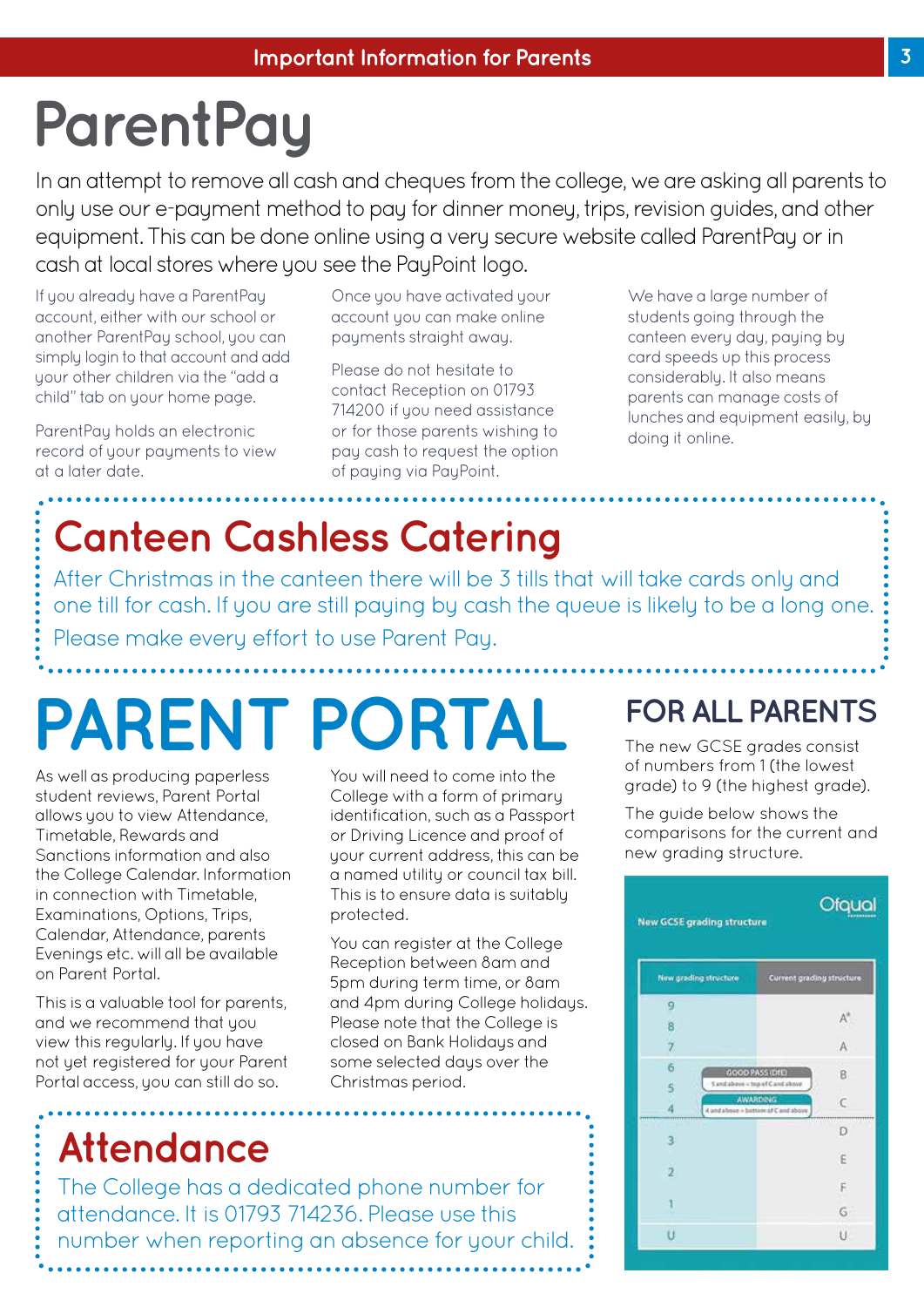### **Reminder to Parents**

Due to the colder weather arriving, can all parents ensure that students have a coat available in school. If students are excused from PE they are expected to stay with their PE teacher which may result in them being outside for the lesson.

*Thank you in advance, from the PE Department.*

### *Examination Certificates*

Have you collected your GCSE and A level examination certificates yet? If not they are available from College reception. These are important documents that future employers are likely to ask for and should be collected and kept securely.

### *Culverhouse Road Parking Update*

*The College site is closed to cars between 2.45pm and 3.15pm in order to limit the risk posed to the large number of pedestrians leaving the site at the end of the school day.* 

*Some parents who wish to pick their children up at 3.00pm have been choosing to park in the nearby Railway-Sidings housing estate, on Culverhouse Road. Local residents have complained about this parking causing an inconvenience by blocking dropcurb driveways and by obstructing pedestrian access to the pavement, with cars mounting the curb.* 

*We would like to urge all parents who wish to pick-up their children at 3.00pm to use the Tesco carpark nearest the College. There is plenty of room for parking and the children can walk safely to the carpark along Ocotal Way without having to cross the road, which is necessary to reach Culverhouse Road.* 

*We would greatly appreciate it if parents could stop using Culverhouse Road as a pick up point. Thank you for your support in this matter.*

*Mr. Stoten, Assistant Principal KS3*

# **UCAS Applications**



University applications are in full swing. Students are being given advice and guidance on their applications, university and course choices and personal statements. We check all our students' applications before they are sent to UCAS and provide an academic reference supporting their application. All this helps our students to secure offers from their chosen universities.

For the third consecutive year some students have received unconditional offers based on their AS results. We also have students attending the universities of Oxford and Cambridge for interviews over the next few weeks. Pictured are Melissa and Cynthia who were the first students to receive an offer from all five of their chosen universities.

**Good luck to all to each of our Year 13 students in their UCAS applications!**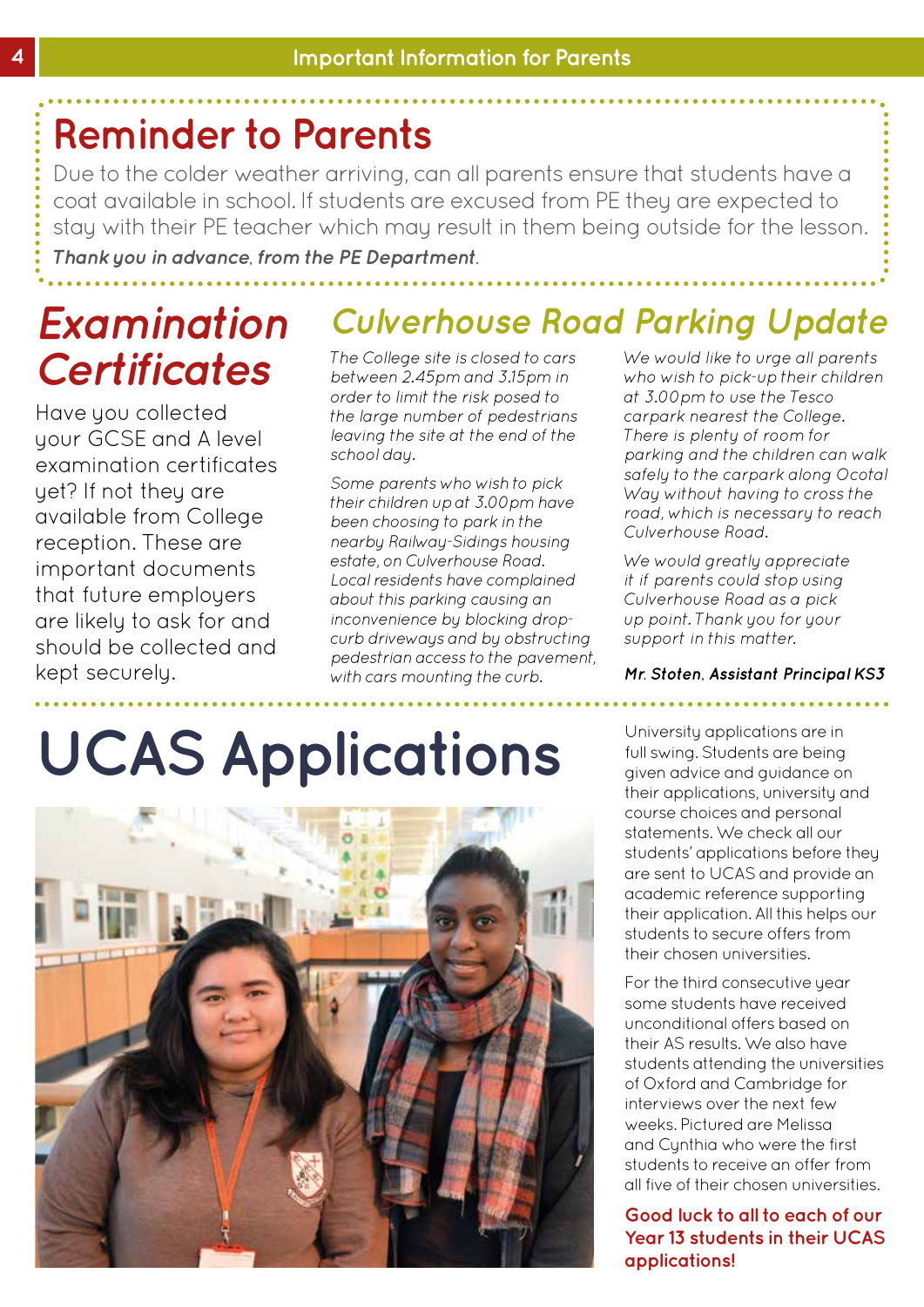# **CHRISTMAS CARE**



St Joseph's Catholic College students have dug deep to help those in need this festive season by donating dozens of crates of food to Christmas Care. The donations from students were warmly welcomed by Christmas Care chairman Patsy Moloney.

The pop-up shelter, which first opened its doors 29 years ago, provides a welcome sanctuary for people living on the streets, living on low income or who are alone during the festive period from Christmas Eve until December 28.

The sixth form students decided to take on the mammoth project after hearing about the struggles of the charity and after holding an assembly with the entire school, pupils went out and bought in their masses much-needed items including tinned food and cupboard essentials.

A story on this was run by the Swindon Advertiser which can be accessed from the following link.

**www.swindonadvertiser.co.uk/news/14936476. Students\_dig\_deep\_to\_help\_the\_homeless**



### **Former Student's Success**

On Wednesday 7th September 2016, Sidney graduated from the University of Lincoln achieving a BA Hons Degree in Audio Production after an amazing 3 years for him at Lincoln and Moorhead University of Minnesota in the States. Sid's parents wrote:

"We, Sid's parents, are so proud of him and wanted to say again a massive thank you to you all there at St. Joseph's Catholic College which set him in the right direction and equipped him with an education that enabled this."

### **Canterbury Design a Rugby Shirt Workshop**

St Joseph's Catholic College is delighted to be part of the RFU All Schools' Rugby Programme and in October four of our young rugby enthusiasts were invited to design a new match shirt for the college with Canterbury (designers of the England rugby kit).

They travelled to Trowbridge Rugby Club where one of Canterbury's experienced designers spoke about what to consider when creating their own unique look.

After much consideration our students put pen to paper and came up with a stunning design.

Their design, inspired by the college uniform features the college crest and motto LAUS DEO SEMPER "Praise always to God".

The design was a big hit with the PE department and they and the students are eagerly awaiting the arrival of the match shirts in the New Year.

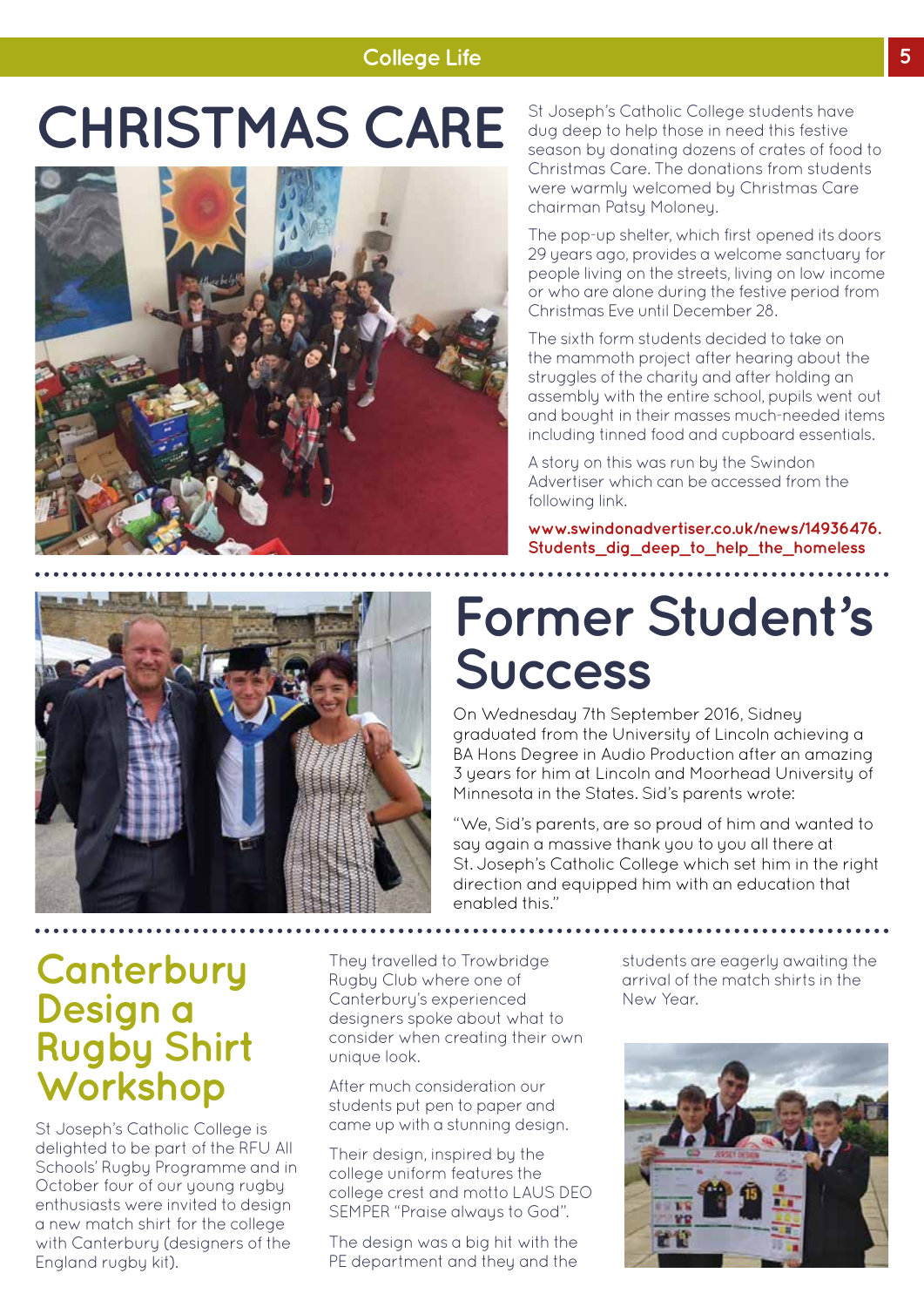### **KS4 get a taste of university life**



Working in collaboration with Study Higher and Oxford Pathways has enabled many students in KS4 to visit a university this term. Thirty-five Year 10 students visited Oxford Brookes and participated in a tour of the University's Headington Campus. They also spent the day taking part in a range of activities with current Brookes students exploring different aspects of higher education.

One of the activities involved learning about the different student societies at Oxford Brookes, where students came up with their own society and presented their ideas to the group.

Forty-five students in Year 11 were fortunate to visit either St Anne's or Merton College, Oxford or the University of Reading where they participated in revision workshops and taster lectures with current undergraduates. They were also given information about student finance and took part in an informal discussion about university life with the student ambassadors.

### **Chaplaincy Team Commissioning**



On 6th October 2016, members of the College Chaplaincy Team attended the Chaplaincy Team commissioning service at Clifton Cathedral.

We joined both primary and secondary pupils from other schools in the diocese.

The service started with all the schools forming a procession with their school banners. The service was calm, tranquil and respectful but fun as well. The service ended with us being presented with certificates and badges.

It was an excellent start to our role of chaplaincy in the College.

*Joe 10E*

### **BICYCLE MAINTENANCE**

*Come along to have your bike fixed by our bike medic Lew Lawton every Wednesday 3pm – 4pm at the bicycle racks starting 11th January. Security marking available for all bikes – especially new bikes from Christmas.*

# **Sixth Form Trip to Oxford**



The benefits of getting the Year 12 Art Students out to Oxford was priceless. So much extra educational value is added and this feeds into the classwork and extends their understanding and application. The value of these days can never be underestimated.

The day consisted of recording the architecture in a multi-sensory way. Taking in the atmosphere and the environment and making drawings, sketches, notes and observations.

The next part of the day was spent at Modern Art Oxford where we had a fantastic tour of the exhibition and engaged in some very challenging contemporary art. It then culminated in a workshop of screen printing.

The students were impeccable and highly praised the day. We are lucky to have developed such great links with external providers. Well done to all. It was a pleasure to be part of your educational journey.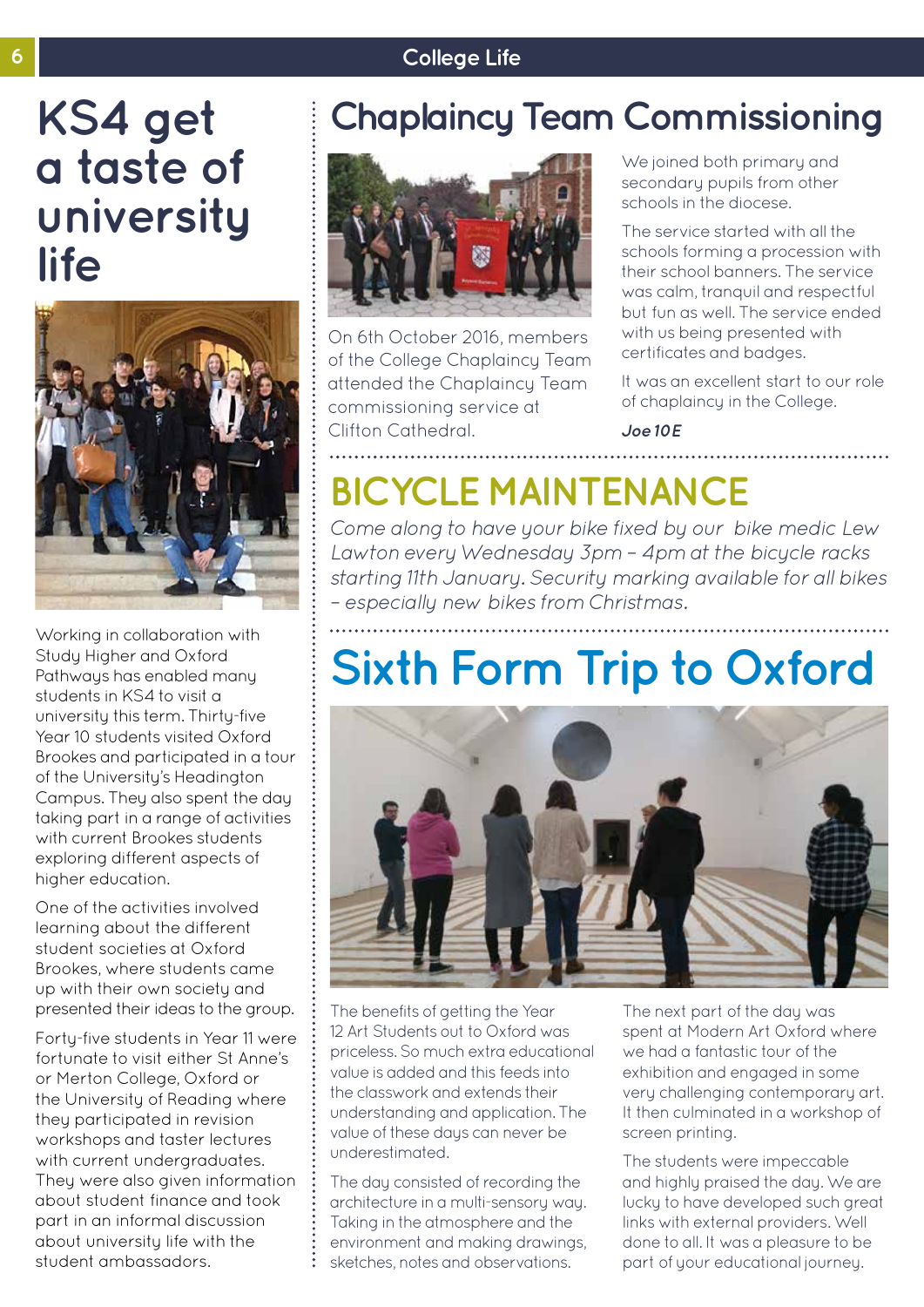# **Visit by Dave Cousins CHRIS**



### On Tuesday 8th November, Year 8 were given the opportunity to see author Dave Cousins.

He presented his extraordinary books in a humorous manner and told us how he simply got inspired. Dave explained his biography when growing up and his wildest dreams as a young lad.

I really valued how down to earth he was, when describing his stories that almost everyone could relate to as Year 8's; yes, it will be a challenge but we will always reach our goals at some point of our lives. Dave showed us that you should never give up until you find what's best for you. You can explore wondrous things in your life but if you always try you will reach your goal.

I am utterly excited to have a copy of his book, '15 Days Without A Head'… at the moment I have just started it however I am already sinking into the book.

In summary overall I enjoyed this event and I would definitely recommend you read one of his books.

# **RIDDELL TRIP**



We really enjoyed the trip especially the beginning because Chris was drawing characters and the principal from Ridgeway School. He started off with sharpening his pencil then talking about how he became an illustrator by talking and drawing.

Later on, near the end, he answered our questions. He also told us about his Instagram page. In the end we bought books which we could get signed if we wanted to, as as well as photo opportunity with Chris.

#### *Callum Marshall and Jakub Adamczyk*

'It was fun because the drawing was funny and it looked really good.'

'I found it very entertaining and I found out how everyday things are inspiring.'

#### *Sean Maponga 8D*

# **Visit by Poet Ash Dickinson**

Year 7 all got the chance to see Ash Dickenson. He's a poet and you can find him on You Tube. He writes poems about the things he sees in life; he told us a story about when he was on a train and he went by a boy punching snow. He got out his journal and read us the poem and it was full of sensory descriptions. He was warm hearted and friendly and he made a really funny joke, one of my friends laughed really hard.

He asked us what we thought a poet looks like, a lot of people said they thought he'd look like a really old man, but Ash was really young and wore cool clothes and he had a hat, so he was trying to change the way that young people think of poets and poetry and that poets can be funny and relevant.

We wrote a Japanese Haiku using the 5 senses, imagining it was Halloween. He then covered up some



of the words and some us went up to read to show how he wrote the 'Punch in the Snow' poem. I'm really glad I got the chance to see Ash -thank you, I'll NEVER forget it!

*Sarah Dotto De Camargo*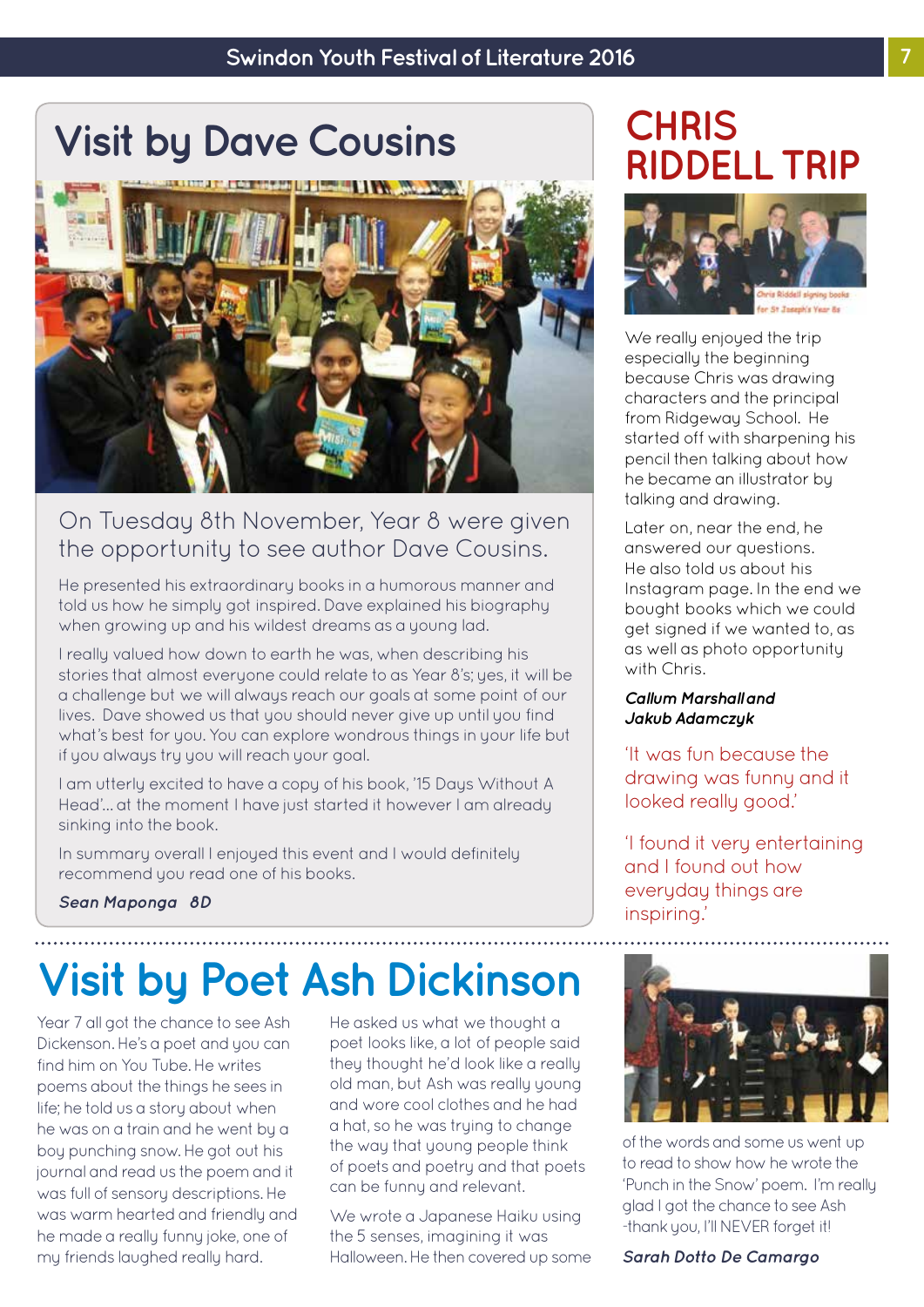# **Medaille Trust Project**

The Medaille trust help victims of human trafficking and help them recover from years of torment.

After the director from the Medaille Trust came to talk to us, we were so shocked and overwhelmed about how serious and close to home human traffiking is actually happening.

They accommodate victims in safe houses and provide them with essentials such as food, clothes and toiletries- but most importantly a safe place to stay. The desperate need for night wear and clothes was expressed, so myself and a few Year 13s (Chelsea O'Neill, Gabriela Caruso, Charlotte Daley, Kacie Codling, Francesca Mancari, Pearl D'Souza, Iona Anthony, Shania Bamford, Emily Picton and Ciara O'Neill) really wanted to help.

We organised a very successful cake sale in order to raise money to buy and create 14 nightwear packs. Also, Chelsea and I went into assemblies to promote and ask our community to help and support us.

We then went out to Primark to buy clothes and



accessories and then myself, Kacie, Charlotte, Iona and Pearl came together and made 14 packs for the women in the Swindon safe house. This has been a very successful project and we are so happy with the outcome! We hope our small gesture has helped make a difference to those who need it.

*Annamaria Mazzotta*

# **POETRY LIVE**



*8S have been very fortunate to take part in a Poetry project with Hilda Sheehan from the Richard Jefferies Museum. They will be taking part in a four week programme combining music and poetry to support their Poetry module in English. We are very grateful to Hilda, musicians John and Aidan and the Arts Council for their support and are looking forward to the next few weeks working with them. Watch this space! Mrs Fraser*

# **European Day of Languages**

Congratulations, or rather félicitations, to all the Year 7s who completed the treasure hunt to celebrate European Day of Languages on 26th September.

It was a great success and pupils managed to work out how to say "hello" in all the recognised European languages. Particular congratulations to Monifa Rodrigues, Paige Parawira, Daniel Best Tellez, Klara Borczuch, Roan Castle, Lucia Beggan and Connor Duncan who were the first to finish for their tutor groups.

### **À l'année prochaine!**

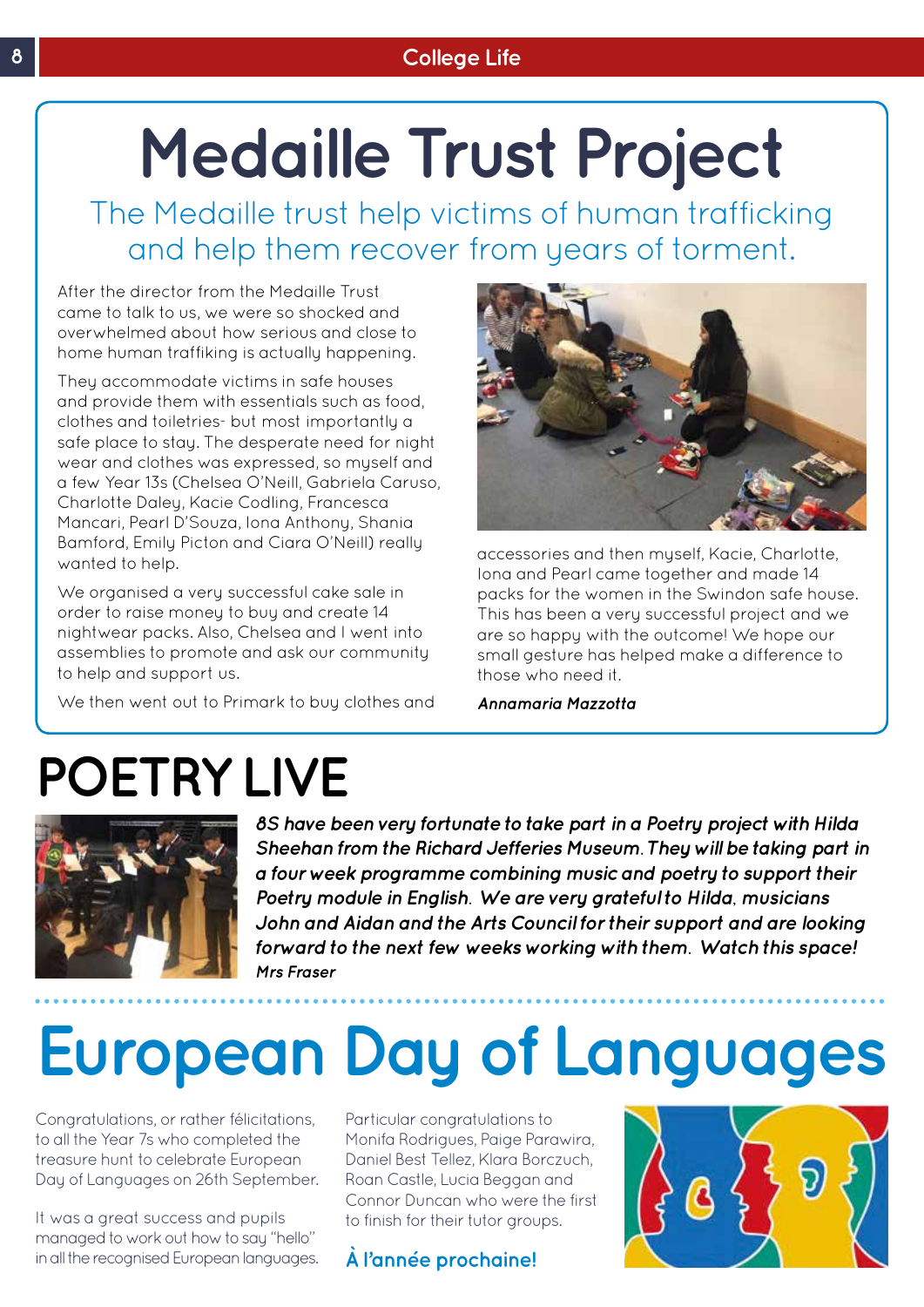# **Fred Blunt Workshop Murder**



### On the 8th of November, a small team of Year 10s went to Nova Hreod Academy to take part in the Fred Blunt workshop.

He told us about his work and how he got to the point he was at. We looked at some of his artwork to inspire us for when we were to create our own illustrations based on one of three prompts. After selecting one, we drew out some concept Illustrations for the characters from different angles and with different expressions before moving on to create our final pieces. It was a great experience and gave us an insight as to what it would be like to have a career in art.

### **"I am the Vine, you are the branches…"**

**This term Mrs Barkham and Mrs Mobey have welcomed Year 9 and Year 11 tutor groups to the Chapel for class liturgies.** 

**During the liturgy we have reflected on Jesus'** 



**words to his disciples: "I am the Vine, you are the branches" and considered the different ways in which we, as the fruit of St Joseph's vine, can bear fruit in our communities.** 

**Each tutor group have left their mark on what is shaping up to be a large St Joseph's vine for display in the Chapel. We look forward to reflecting with all of the tutor groups over the year.**

# **Mystery**



For Activities Week, Year 9 and 10 embarked on a Murder Mystery trail with a difference…

Their mission was to find out who had murdered Ebeneezer Scrooge. Scrooge had been found dead in the street in the early hours of the morning and, not being the most well-loved of Dickens' characters, there were plenty of suspects! These included Mrs Danvers from Daphne Du Maurier's 'Rebecca', The Creature from 'Frankenstein', Count Dracula, Tiny Tim, Miss Havisham, Mr Edward Hyde and Jane Eyre's Bertha Mason.

Just to get them in the mood the English staff dressed up as the suspects - Mrs Ash making a particularly terrifying yet glamorous Dracula!

After listening to the evidence, viewing the murder scene and weapon, receiving real-time 'breaking news' and interviewing the suspects students worked in teams and detecting, debating and discounting the suspects until the murderer was identified…

Sorry, we're not going to tell you - you'll have to ask them!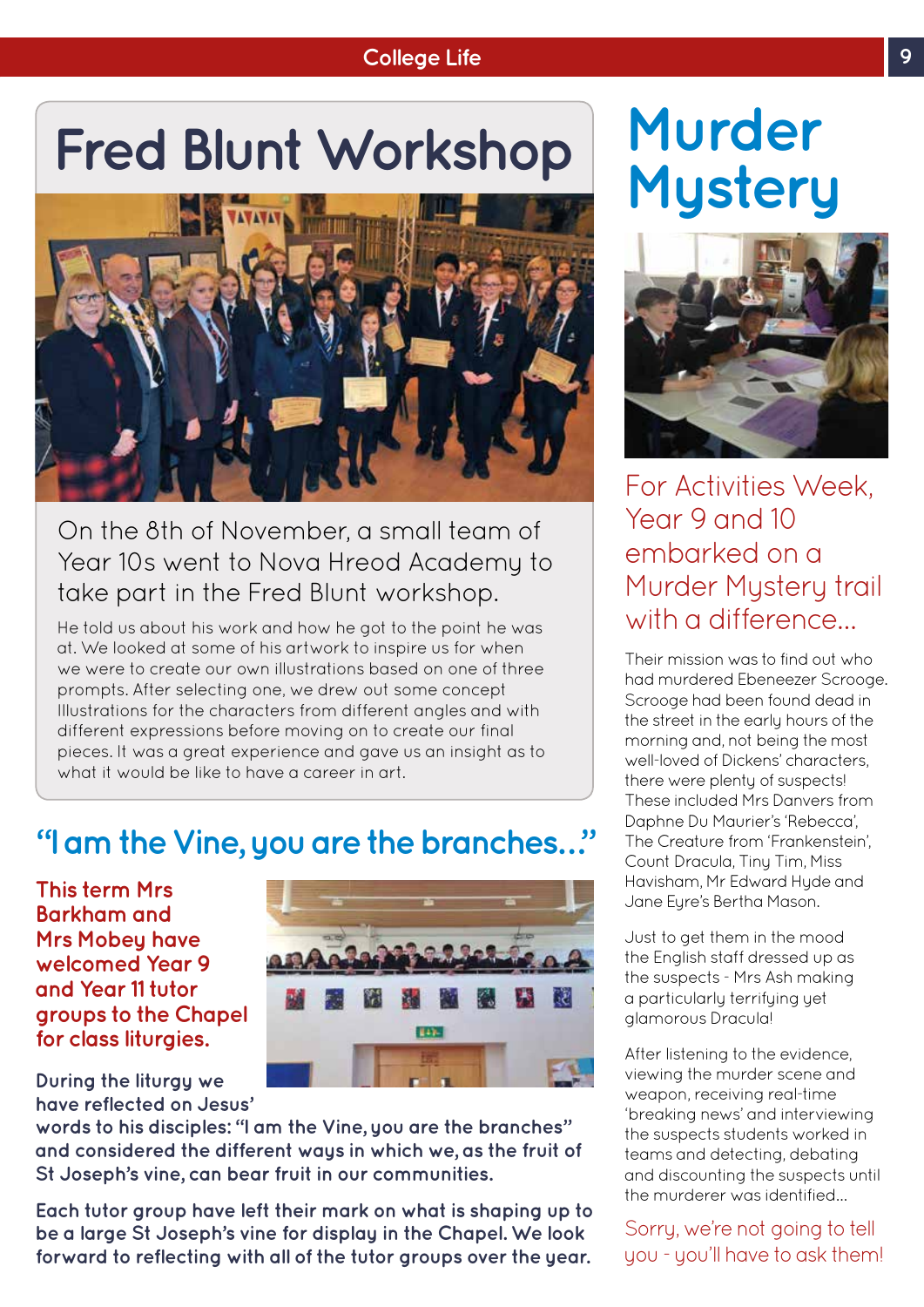# **CAFOD Young Volunteers**

Dave Wheat from the Clifton Diocese Youth Ministry has visited the college twice to meet with us.



He welcomed us onto the Yong Volunteers programme and has given us an insight in to what CAFOD does and what we could do to help. We discussed some of the issues that people who are living in poverty face and how this can have an impact on our planet.

To help raise awareness we will be giving a presentation during Collective Worship and visiting the Year 7 during Citizenship. The last day of term will be a non-school uniform day with the money collected used to purchase gifts from CAFOD's World Gifts This is excellent way to support people living in poverty overseas this Christmas.

*Delcy*



Last July saw the annual St Joseph's Year 7 invasion of Boulogne-sur-Mer for another successful trip to France. The students had the opportunity to practise their French, sample some local cuisine and learn about the history of this beautiful sea-side town.

A great day was had despite the connection back to England being missed; ever resourceful, our students staged an impromptu dance-off at the terminal.

**À l'année prochaine !**

# **Boulogne-sur-Mer Trip**  $\vdots$  Year 6 Open evening



### We were in charge of introducing the Year 6s and their parents to our chapel.

We explained how the chapel is used throughout the school year. We said how important chaplaincy is to our college community. As well as this we had set up a range of activities including decorating some angels and writing prayers.

It was a great opportunity for us to express our personal experiences as Year 11 students, how we have a great time in chaplaincy with the chance to go on trips, join other groups and connect with the large community.

*Ellie and Kate Year 11*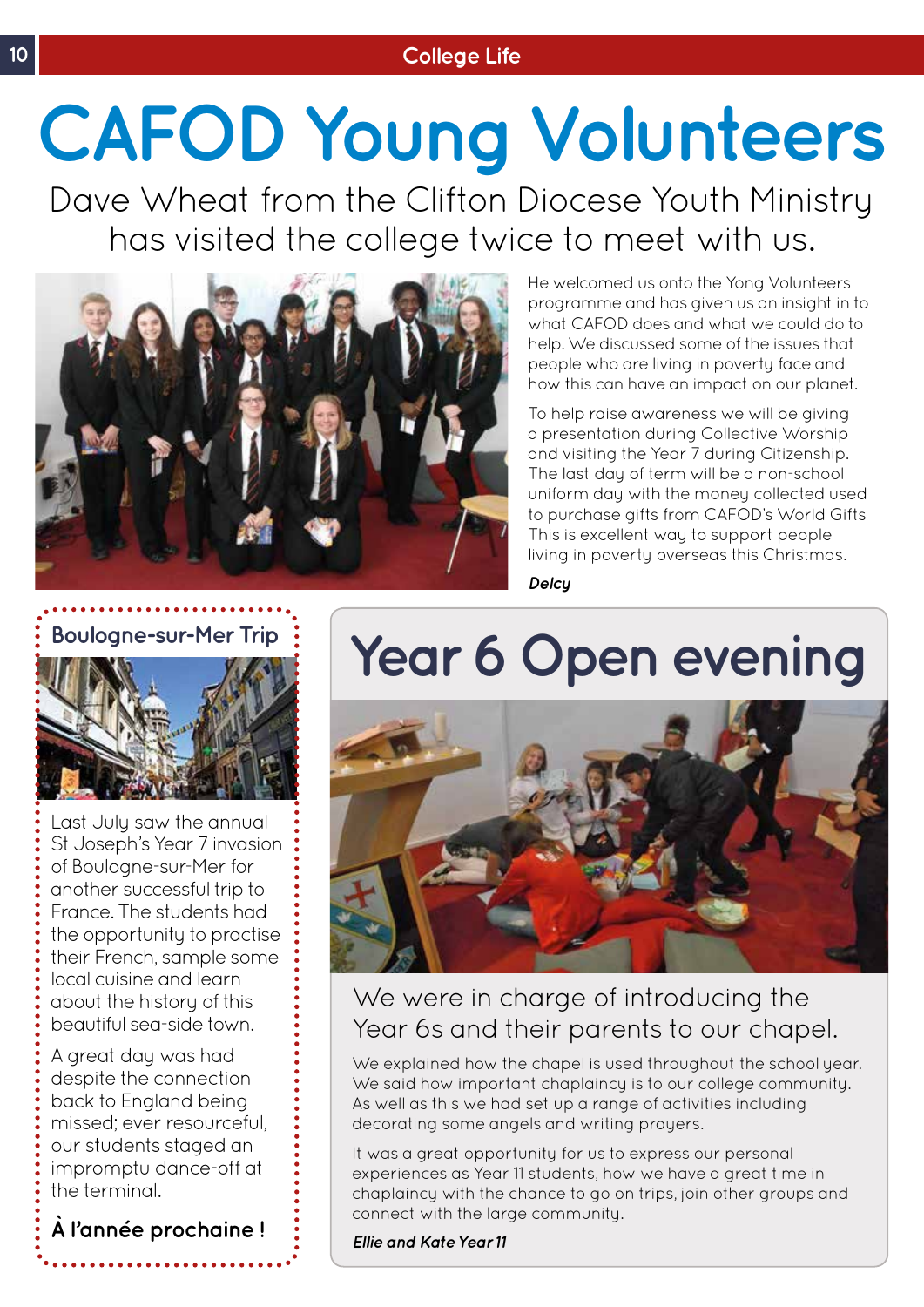# **Memories of our trip to France in July**

With the cold winter now here, we have been fondly remembering our school trip to France in July.

Forty students with Mr Brown, Mr Matyla, Mrs Hogan and Mrs Parker took a ferry from Portsmouth to Ouistreham in Normandy – eventful mostly for the number of inflated balloon sculptures which were floating around!

We stayed at a hostel next to the beach in Normandy for three nights and enjoyed our sports, games and relaxing time in the grounds and on the beach, paddling in the sea. The weather was great!

The Normandy battlefield sites of the Second World War were truly memorable, with highlights such as the Pegasus Bridge site where British gliders and paratroopers seized the vital river crossing

on D-Day 1944. The American National cemetery (with nearly 10,000 graves) and the Bayeux British cemetery helped to bring home to the group the sacrifice so many had made to defeat Hitler's Germany in the War. We also explored the Bayeux Tapestry, at nearly 1000 years old a real must-see for Historians of all ages.

The group then had two days in the parks at Disneyland Paris to relax at the end of the school year, staying at the Explorers Hotel nearby. It was incredibly hot, but the rides were fun!

On our last day the group spent time exploring the Somme

Battlefield. It was exactly 100 years after the Battle had taken place and to visit sites such as the crater at La Boiselle (where a mine had been exploded just minutes before the attack on 1st July 1916), Newfoundland Park (where we walked across no-man's land between the two front line trenches) and finally the Thiepval Memorial (to the missing soldiers of the Somme battle whose bodies were never recovered) was an experience we will never forget.

The visit was fun and also very moving. I am glad we were able to take part in a trip which we can look back on so warmly.

### **Change of Address**

If you move house or update your telephone number, please can you ensure you notify the College as soon as possible. Many thanks for your co-operation.



# **Fantastic Beasts!**

8S were very lucky to have their own private cinema screening of the new film at Empire Cinemas.

They have been working hard on the fiction module and this was the perfect way to finish their studies on this topic. They have been creating their own creatures so to see different creations on the screen was a real treat.

Thank you to Empire Cinemas and to Miss White for their help with organising this special trip.

*Mrs Fraser*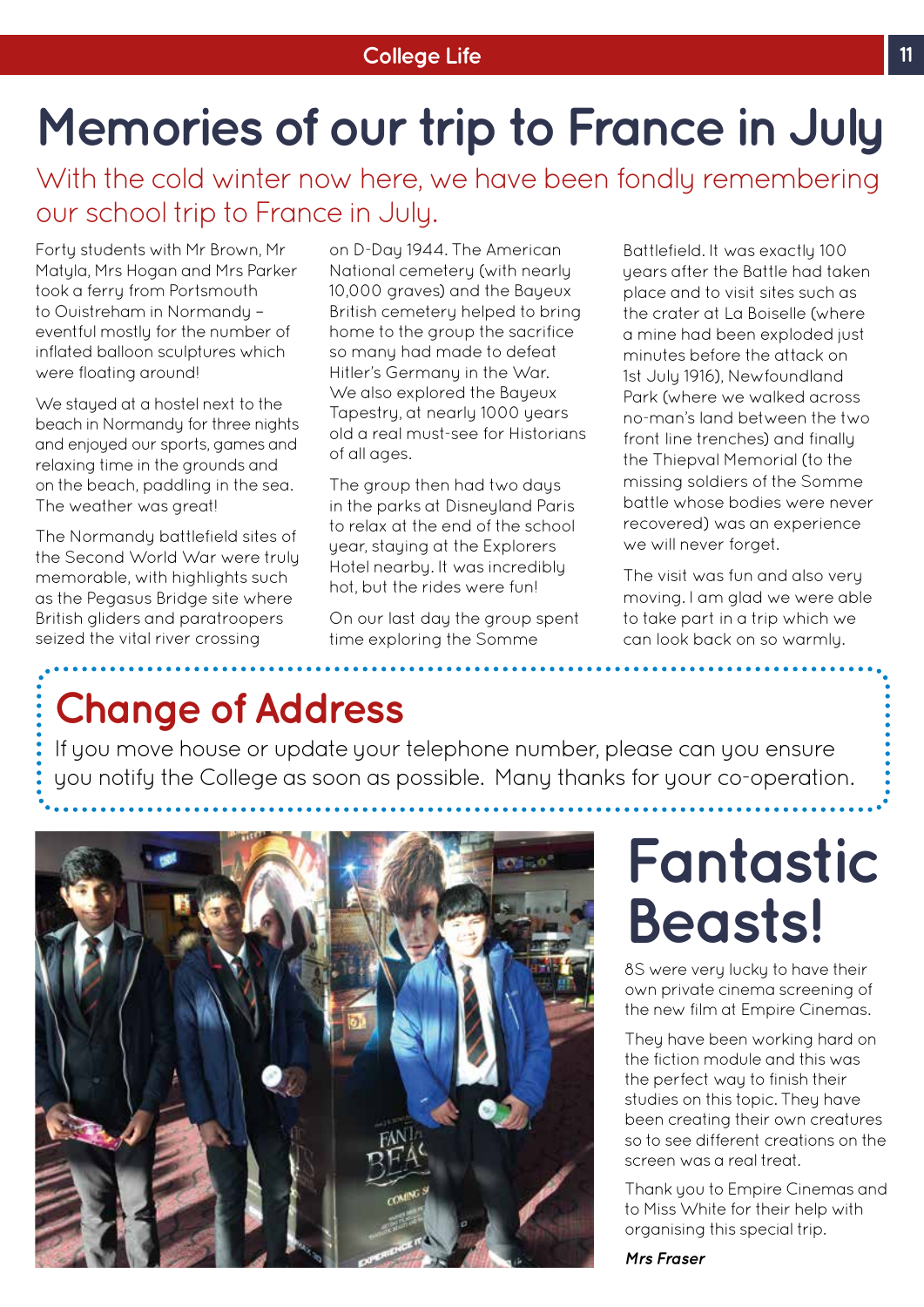# **TEAM MATHS CHALLENGES**

### **St Joseph's were represented in the Senior Team Challenge by Amy Lloyd, Danielle Cockram, Joe Inglis and Baron Gracias.**

This was the first experience of team challenges for them, and they took part with great enthusiasm – thanks to Mr Aitken for taking them.

Year 8 and 9 is in April, and for the first time there is a team challenge for years 10 and 11 – if you are in top set maths and would like to take part do speak to Mr Davies.

The Junior Challenge for

# **Give us your news**

We continue to post regular news items of St Joseph's events and accomplishments on our college website (many of which are written by our student journalists).

If you have any newsworthy stories about our students' achievements, please let us know so we can endeavor to include them on the website.

### **Individual Maths Challenges**

**Congratulations to all those who achieved certificates in the Senior Maths Challenge.** 

Steve Caayao, Danielle and Joe got Gold certificates and have qualified for the Senior Kangaroo, an international individual follow-on round.

Danielle also separately took part in the Maths Olympiad for Girls, a 3-hour written paper, and was awarded a Distinction. In the individual challenge we also got 5 Silver certificates and 4 bronze certificates.

**WELL DONE TO ALL!**

# **ANNUAL CHRISTMAS SERVICE**

For the past few weeks at St Joseph's, we have been rehearsing for another Christmas Service. Students from Year 8 to Year 10 are involved.

This wonderful service has made Christmas at

St Joseph's a magical time while keeping the religious aspect. We aim to do something a little bit different this year to capture the attention of all students and staff, portraying the Christmas story in another way.

We hope people enjoy it as much as we do. We have had great fun rehearsing and performing it.

A big thank you to Mrs Mobey for writing this wonderful Service for us.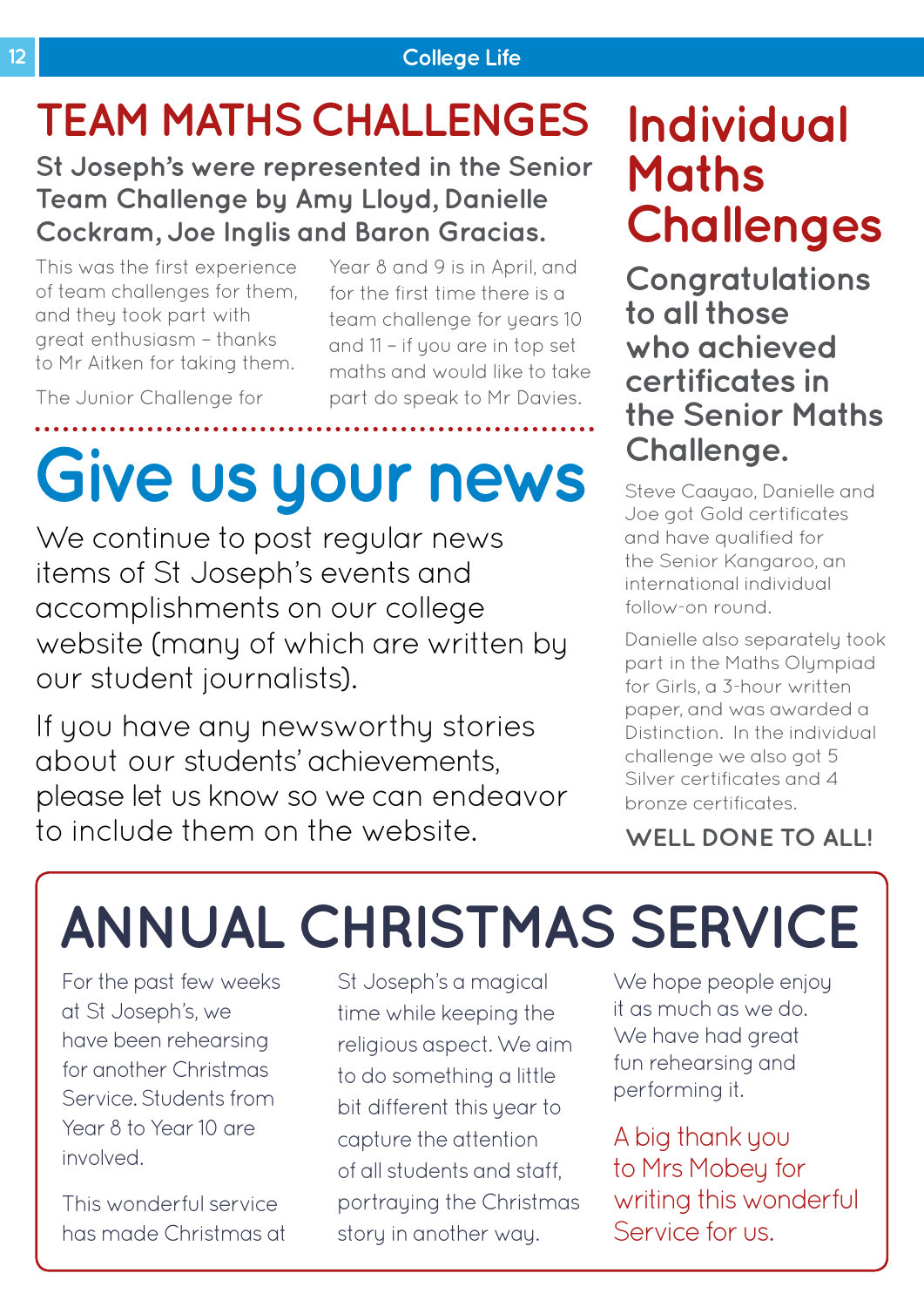# **YEAR 11 BTEC PERFORMANCE OF HUMPTY DUMPTY**



On Tuesday 15th November the Year 11 BTEC Drama Group performed the play Humpty Dumpty to all the Year 7 groups.

Not only was this performance part of their exam coursework but the play also linked in with the College's anti-bullying week. A great performance well done to all the students who took part! The play was directed by Mr Halpin who joined the Performing Arts department in September.

# **BUGSY MALONE**

This year's Summer production will be Bugsy Malone. Auditions will be held after Christmas. All the audition material can be found on Moodle in the Music Section. Please come and see Mrs Cooke if you have any questions or email mcooke@stjosephscollege.net

### **YEAR 13 BTEC & YEAR 10/11 GCSE MUSIC CONCERT 15th November 2016**

This year's exam concert was again a wonderful opportunity to see the fantastic work that our students are doing for their exam coursework.

The first half of the concert featured the Year 13 Level 3 BTEC Group. As part of their exam they had to rehearse and perform a Musical Theatre Unit. The students put together a wide variety of songs and with the guidance of Mrs Mobey, Miss Squires and Mrs Fleet. All their hard work paid off with a fabulous performance!

The Year 10 and 11 GCSE Music Students performed in the second half of the concert, which features solos from Owen Lee



on the Trumpet, Stella Cobbson singing and playing the piano, Jake Skittrall on the drums, John Hunter performing on the recorder and to close the concert a beautiful version of Elton Johns' Your Song, performed by Winona Maningo.

The Year 11 GCSE group, performed their own 'mash up' arrangement of Moondance/Billie Jean, which was directed by Stella Cobbson.

The concert also featured performances of students compositions.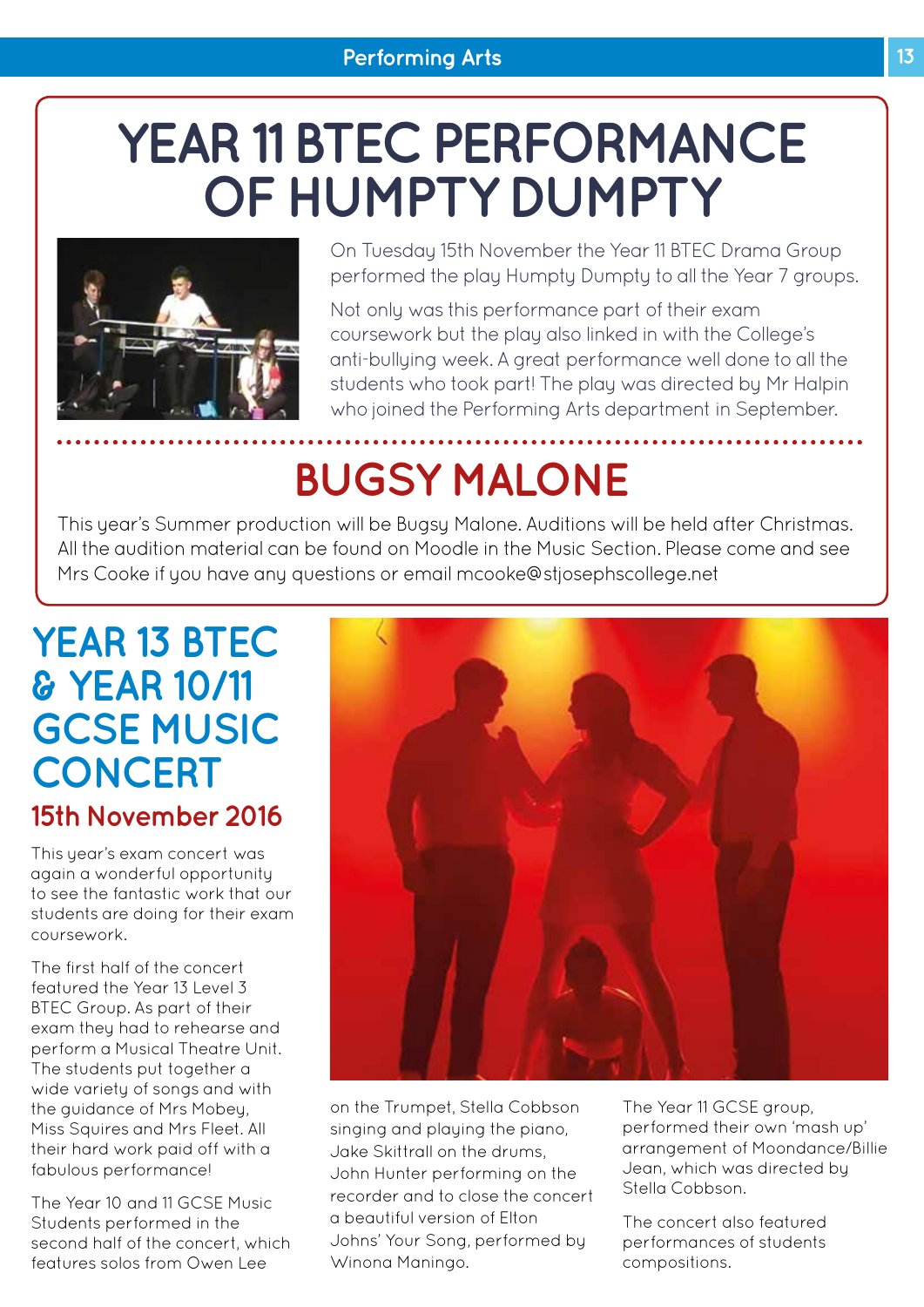#### **14 Sixth Form News**

# **SIXTH FORM OPEN EVENING**



We were very pleased to see so many of our Year 11 students at the Sixth Form Open Evening last month. It is important for students to gain as much advice and information about their Post-16 options to enable them to make informed decisions.

As well as being able to speak to subject teachers, Year 11 students were able to listen to our current Sixth Form students who acted as ambassadors on the evening. This provides prospective applicants with a real sense of life in the Sixth Form and the challenges that studying at 'A' level brings.

# **Sixth Form Charitable Work**

We are always very proud of the time and energy our Sixth Form give to raising funds for various charitable trusts. This term has involved a cake sale to raise money for the Medaille Trust and also overseeing the 'Supermarket Sweep', where the Sixth Form raced around to all tutor groups to collect the very large amount of food and clothing kindly donated by our KS3 and KS4 students. The Sixth Form will now sort all the donations into boxes before helping to deliver to various organisations in time for the festive season.

Students have also recently opened a Café for the Sixth Form and staff. This can be found on the balcony of the Chapel every Thursday and Friday. Coffee, tea, crisps and sweets are available with profits being donated to our designated charities.

### **University of Gloucester Mentoring**

We continue for the fourth year of being involved with the mentoring scheme provided by the University of Gloucester.

We have eight students this year who will have the support of a mentor to guide them through looking at degree courses, CV writing, student finance and preparing for university life.

The mentors are able to offer advice and guidance that will promote the aspirations and confidence of the students involved in the scheme.

. . . . . . . . . .

We also had representatives from the University of Oxford and Gloucester University who were able to advise on degree courses and subjects required. Swindon College were also present to speak to students about vocational courses available.

The Sixth Form application form is now live on our website, with many students already submitting applications to study with us next year. We look forward to discussing your Post-16 ambitions when interviews start in the New Year.

**If you have any questions or queries about your future destinations, please email Mrs Baxter, jbaxter@ stjosephscollege.net, who will be able to arrange for you to meet with a member of the Sixth Form team.**

### **Employment & Apprenticeship Support**

In order to support our Year 13 students who wish to go into employment and apprenticeships, we have arranged for a local recruitment company to come into College and speak about the current Swindon job market.

Office Angels will be advising students on how to prepare for interviews, what employers are looking for and what to include in your CV.

All this will help St Joseph's students be as prepared as possible when they leave us, after completing their exams, next summer.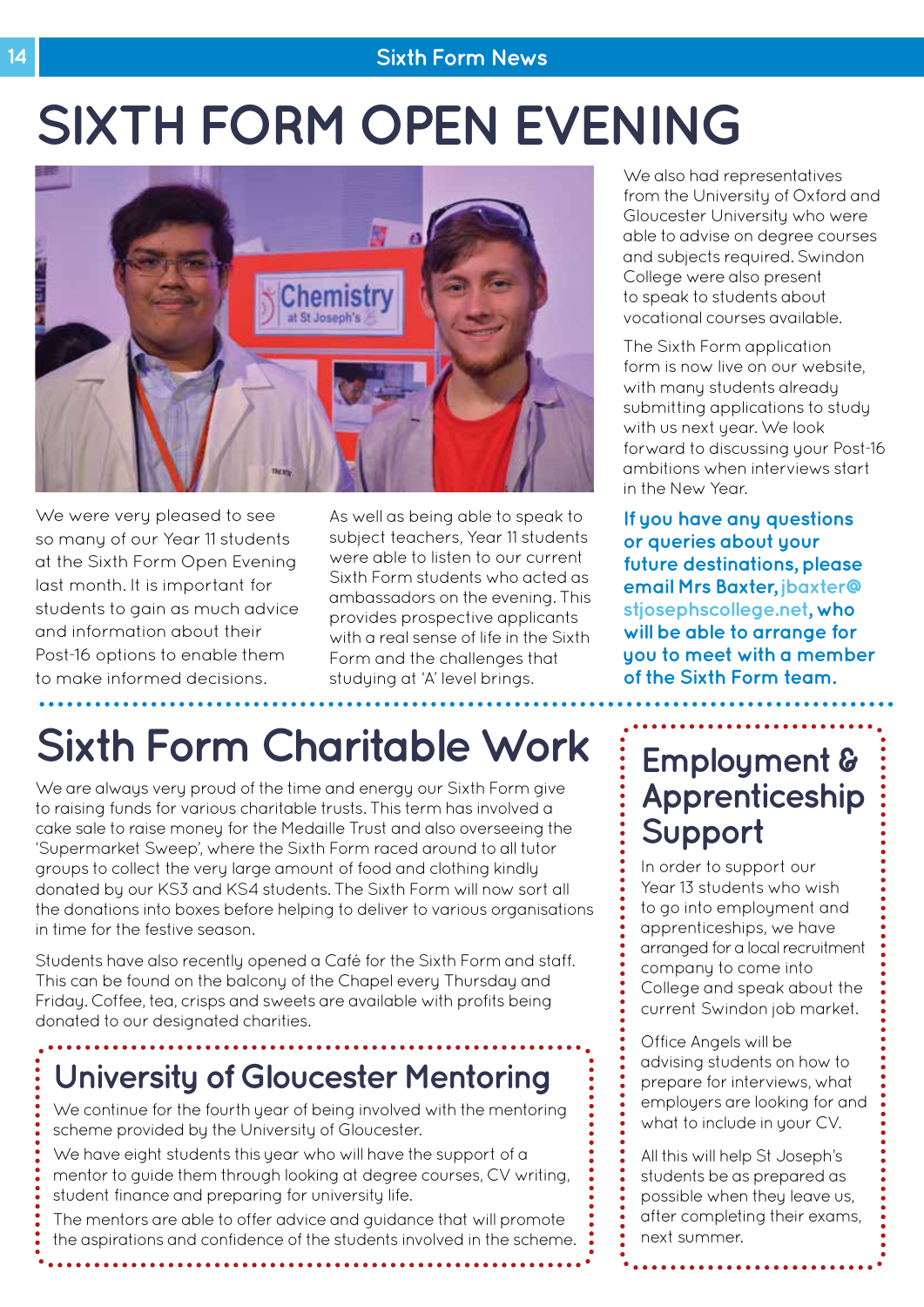### **Access to Bristol and On Track to Bath University**

**Each year we support the applications of many students who apply for the programmes offered by leading universities.** 

This year we have two students who have been successful in gaining places on the Access to Bristol University programme. Baron and Niamh will spend one afternoon a week for 10 weeks, at the University of Bristol attending subject masterclasses, lectures and seminars and gain a real opportunity to see what life at a leading university is really like.

### **On Track to Bath University**

As well as this, we have eight students who have been successful in gaining a place on the On Track to Bath University two year scholarship programme. Deirdre, Rhea, Pearl, Jessel, Baron, Pranita, Elliot and Zaneta have selected science based programmes and will attend the University of Bath on a regular basis before a summer residential in July.

The Reading University Scholars programme is still open for applications, however Joe has already been selected to study on the mathematics strand the university offers, in the New Year.

On completion of these particular programmes, the students involved will receive conditional offers one grade lower than the published entry criteria. The universities regularly rank in the top for the country.

# **Work Experience**

Recently we were able to find a placement with the Probationary Service for one of our Year 13 students. Alana shadowed a probation officer for a week and had access to court sessions, group and oneto-one sessions.

This valuable work experience re-affirmed Alana's career aim to work in this sector. Alana has recently submitted her UCAS application to study Criminology with Sociology at degree level.



# **Extra-Curricular Sport**

**We are now midway through the lunchtime Sixth Form Badminton League. Every week 60 Sixth Form students play their matches, with the winning pair gaining valuable points to progress up the league to the grand finale to be held in March.**

We also have a Basketball Club once a week where the Sixth Form students show their skills in the hoops. The Sixth Form boys have also recently started football training and hope to get some matches against other school Sixth Forms in the New Year.

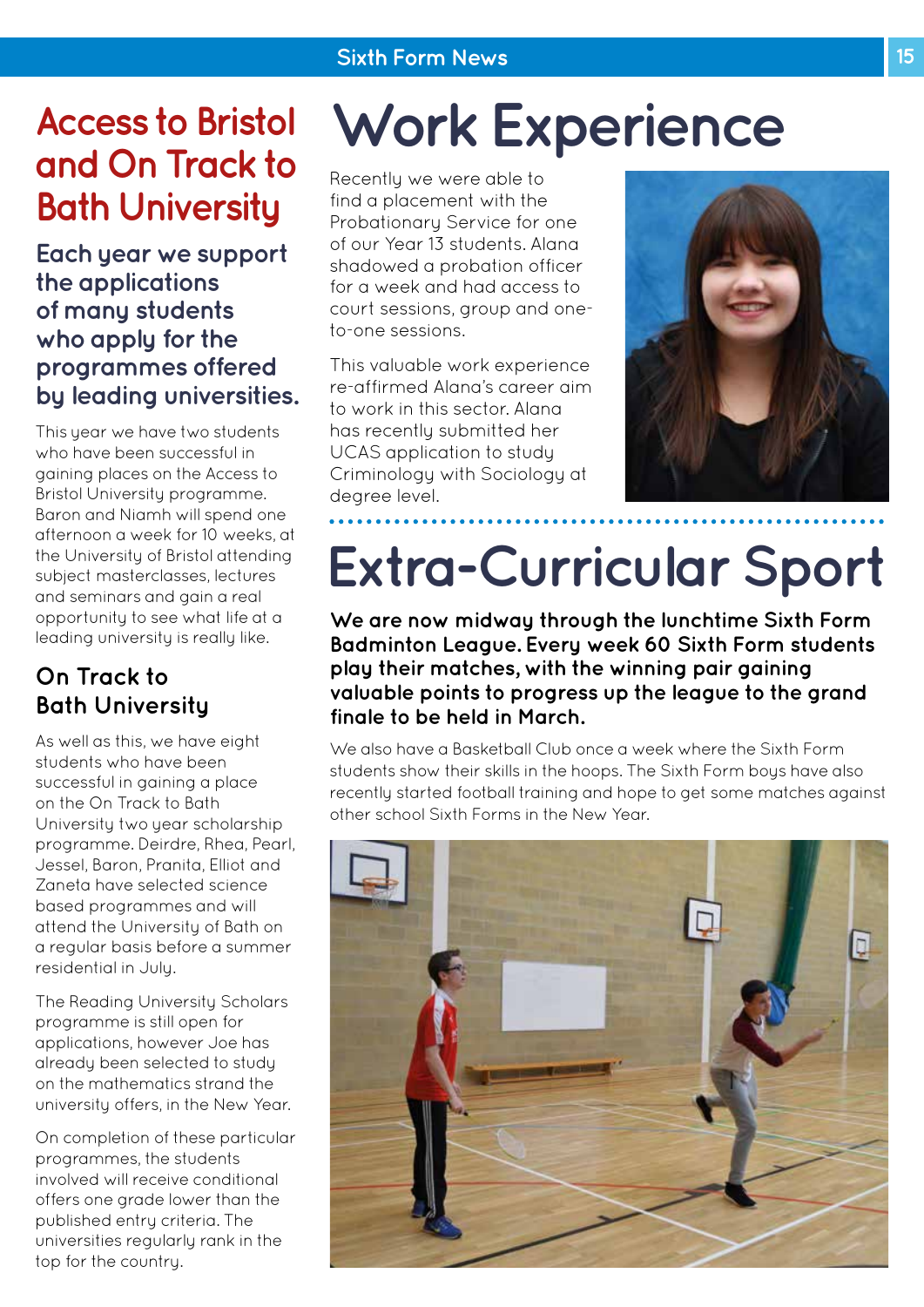#### **16 D of E**

# **Duke of Edinburgh Award**

Over the past year we have had the pleasure of working alongside twenty Silver award students and thirteen Gold award students.

We would like to congratulate the Silver award students who all passed their qualifying expedition in Dartmoor at the end of September and the Gold award students all passed their qualifying expedition in the Brecon Beacons in October.



A group of Year 13 students and I decided to participate in the Gold Duke of Edinburgh Award which tasked us with being independent for four days. We had to walk a minimum of eight hours over the four days and camp out in tents for three nights.

On the first day, the 8 hour rule meant that we had the opportunity to take in the beautiful scenery of the mountainous Wales, as well as resting our sore feet. Sadly, it all went uphill from here.

The second day brought its own challenges: the weather changed for the worse and then we had to conquer a huge hill. Whilst descending the huge hill one of the most memorable moments was watching Maria toppling over, bringing herself and Henry, halfway down the mountain. In continuation, on the third day we mustered our strength to tackle the challenge of the tough

Welsh terrain; this was probably the most liberating day as we knew that the next day we were going home as we all marched to the inspirational sound of the panpipes blazing from Henry's phone.

The final day came about and only with one last hiccup with Opeyemi and Sarah having a squabble about whether to ao forward or forward (literally!), however we pressed on and reached the end in pretty good spirits.

Overall the award challenged our ability to navigate, camp and improved our resilience over the four days, which we were completely independent of our phones and warm beds. We would recommend the experience to anyone willing to overcome the pain of a million blisters!

#### *Aaron Jennings*

DofE was an incredible experience that very few will ever receive – and I'm not sure whu. Of course, there is a mental break between Bronze and Silver so if someone did not enjoy the former then more likely than not they did not sign up for the latter. However, this mental break did not deter me and I wholly believe I made the right decision.

To many of us city people, the sight of cows and grass may seem disgusting, possibly even offensive, however DofE has really opened my eyes to the beauty that is the outside world. And cow pats. And potholes built into the countryside by secret ninjas that are just large enough and just inconspicuous enough to fit your entire foot in without realising. Not fun.

On our expedition we spent hours and hours in a close proximity with each other which greatly enriched our relationships with each other. Before DofE we were barely even friends, and now we occasionally greet each other in the street.

Walking may be one of the most mundane of tasks for us humans, but after walking 24km+ over three days it really makes you realise how much we have.

DofE is not for everyone. It probably wasn't even for me and yet a small voice in the back of my head told me, begged even, to experience it all again. And as for Gold Duke of Edinburgh, I'm still trying to find that small voice.

*Stephen Caayao*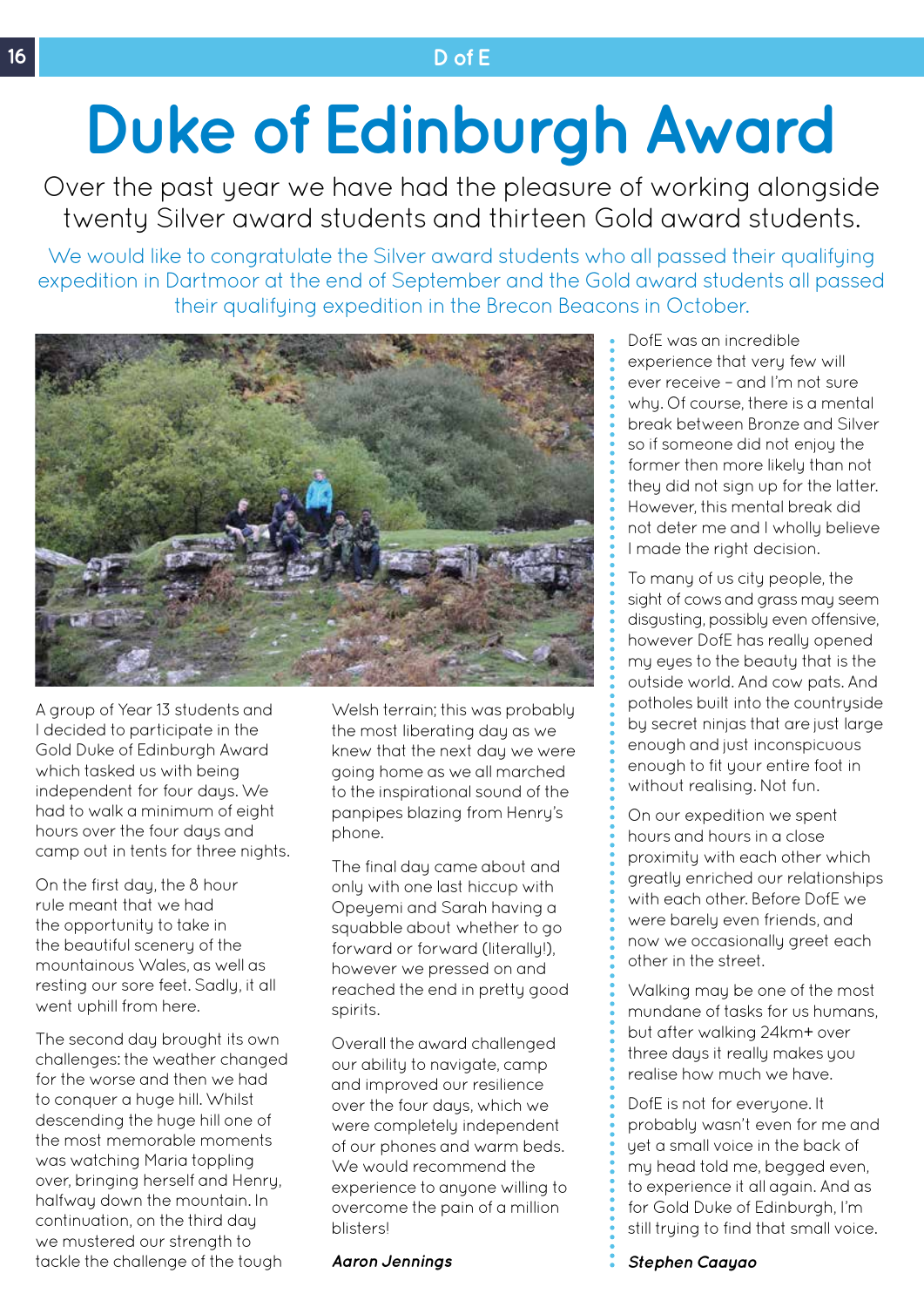# **YEAR 7 BOYS 5-A-SIDE FOOTBALL**

The Year 7 5-a-side football team played in the qualifying round of the Swindon tournament and acquitted themselves very well. The team played some very good football on the day and were unlucky to not qualify for the next round.

had a considerable size advantage and when ability levels are largely even, especially in 5-a-side size makes a big (no pun intended) difference.

The experience will serve the team well going forward. Well done, lads, for your fighting

spirit and never-say-die attitude.

Unfortunately the teams we were up against

# **Basketball Club – off to a Jump Start!**

After losing access to our Sports hall, for most of last year, we are pleased to announce that the basketball club is now fully functioning and off to a great start.

Numbers have been fantastic – Year 7 turning out 20+ players; and the over 30+ players across the rest of the school. We look forward to building on this success and hope they are able to compete well in fixtures next term.

On a separate note... as good as it's been... it is still the PE Staff who come out trumps when playing killer! Practise those freethrows B-ballers!



The PE department would like to congratulate all athletes who took part this season and we look forward to seeing you perform for your tutor group at Sports Day.

# **SWINDON TOWN FOOTBALL CLUB VISIT**

Today, I went to the Swindon Town Football Club and I had a great time there. It is the second time I have been to the Football Club, as I went there last summer. I had a great tour of the stadium such as: the meeting and conference rooms, the shower, gym and changing rooms and the exterior of the Stadium.

One of my favourite rooms at the Football Club is the gym room. This is because I like being fit and my favourite part of the gym is the treadmill. The treadmill is my favourite piece of sport technology in the gym room because I like to keep my legs running and the more I run, the greater speed I can get.



Outside was nice because I managed to get some fresh air and liked seeing what the football players do when they come out before their matches. Also I like the seats because people can watch the match from above and when I want to watch a match, I would go to the top because I can see the top of the stadium.

Swindon Town Football Club is one of the best places to go in Swindon and next time I go there, I would like to watch the team win a match, so Swindon can take home a trophy.

*Freddie, Year 10*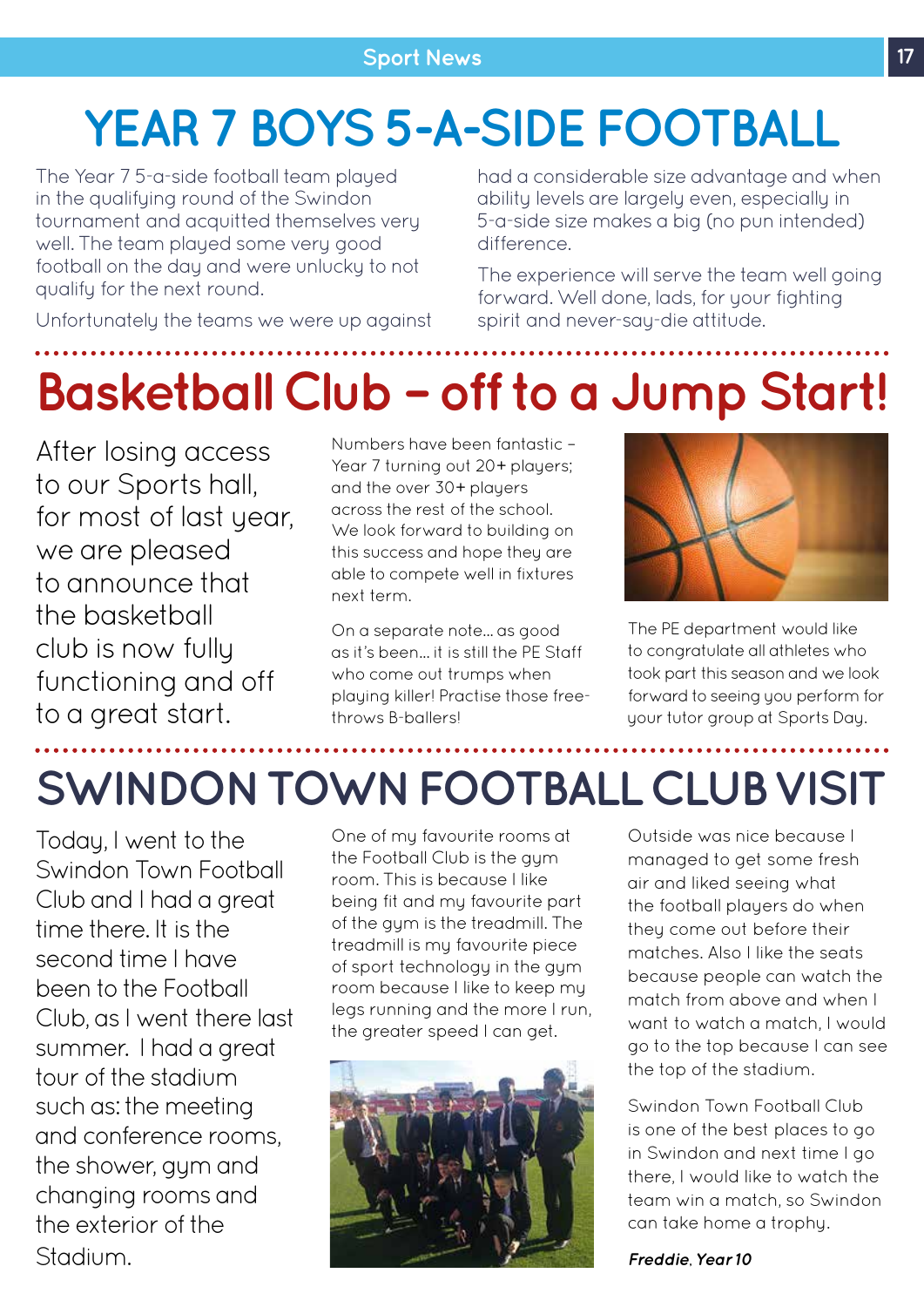#### **18 Sport News**

### **Year 7 Boys Rugby**

*The Year 7 rugby team have taken part in their first fixtures this term in the form of three multi team tournaments. Due to only having one mini bus and a squad of over twenty keen and eager Year 7s, we decided to split our players over the three tournaments to make sure everyone played at least one tournament.* 

*The teams played really well and won many admirers with the way they play the game both in style (running and passing rugby mixed with brave tackling) and the enjoyment and enthusiasm they showed whilst there both on and off the pitch.* 

*The Swindon rugby club event saw notable performances from Chris Barrett and Leo Masi. The LPA tournament saw two outstanding winger tries from the speedy George Aldred. Last but not least the Supermarine tournament saw the try of the tournament from James Netter and best tackling again from Leo Masi.* 

*Well done, Can't wait to see these player back next year.*

### **Swindon Schools Cross Country**



**The PE department would like to congratulate every student involved in the Swindon Schools Cross-Country at Nova Hreod on Saturday 12th November 2016.** 

We were dominant at the set-piece, the scrum working particularly well. and our abrasive running and sound defence got us through to the first and second place final.

**Excellent times and places were achieved throughout the day by all who ran. All students who achieved a top 12 position are eligible for selection for the Swindon cross country team. Selection details will be passed on once received. Good luck to those taking part!**

**Year 9 Swindon Rugby Champions!**

**On 23rd November, we dared to be bold and entered our relatively inexperienced Yr 9 Rugby team into the Swindon Schools One Day Tournament.** 

Nearly all secondary schools were there – so the competition was split into four pools. The boys quickly got into their stride, and showed physicality in both defence and attack, to finish the top of their pool without conceding any tries. We went on to the knockout stages, and by this time the team was now both cohesive and producing even better rugby, with everybody coming to terms with their own positions.



of our line. However, the boys were resolute in defence and were determined not to concede – so after a hard fought battle the score at full time was 5 a–piece.

Before the 'sudden death' extratime commenced, we spoke about how well we had done, as the tournament's rookies, and how the next few minutes would define us as a team. The boys took to the pitch fully fired up and gained possession at the restart; and, after a succession of quick-fire passes, it was befitting that our Captain, Matteo, touched down to claim first place with a superb, bulldozing, individual effort.

*WELL DONE TO ALL CONCERNED!*  Noteworthy performances came from our wrecking-ball, Matteo; our incisive, elusive runner, Kester; and our whole team defensive effort – only conceding one try throughout the event!

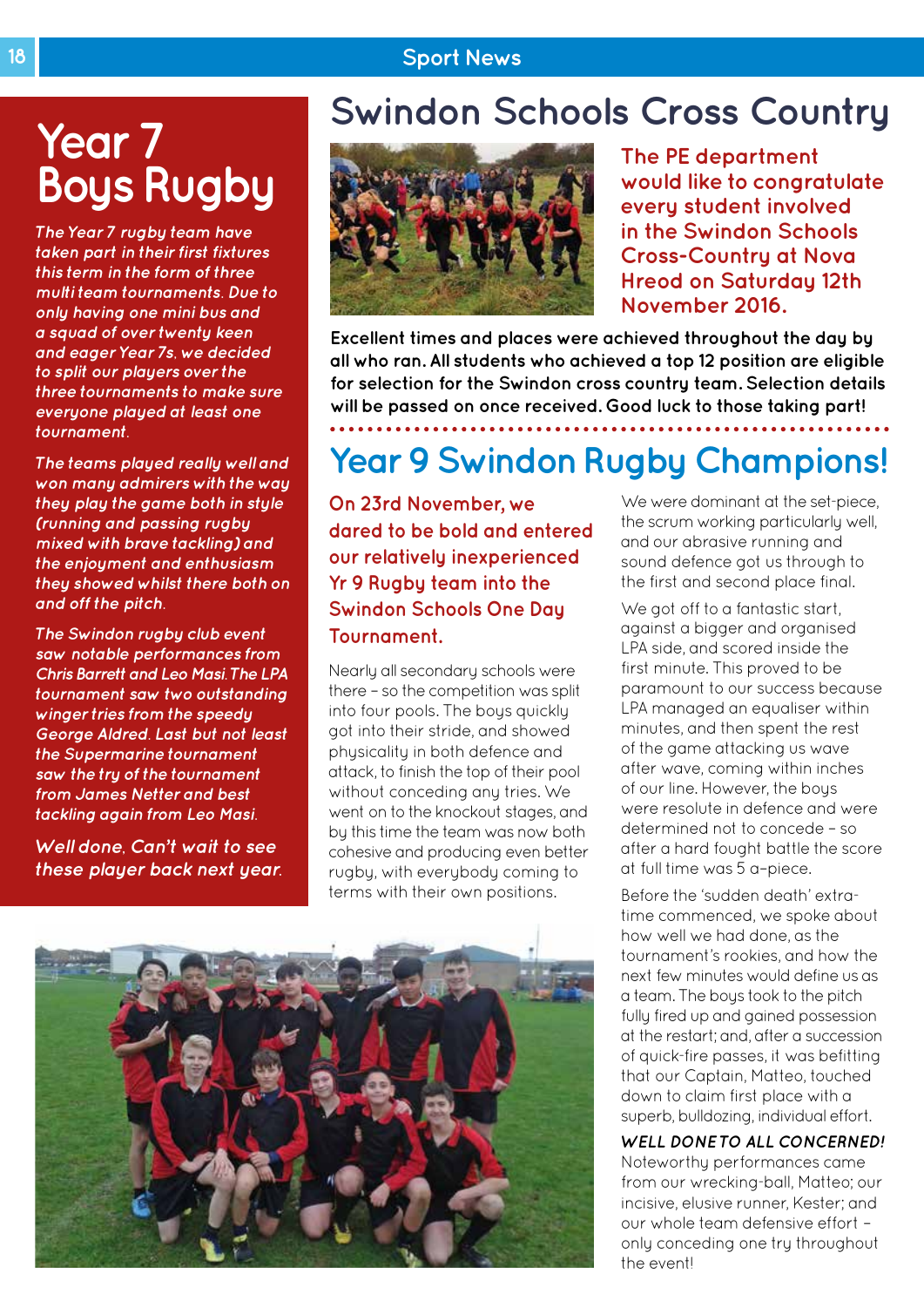#### **Sport News 19 19**

# A Strong Start to the Season



The Year 7 Netball team have had two fixtures so far this season. The first St Joseph's victory was on Wednesday 12th October 2016 against Swindon Academy. The score was 11-0 and the player of the match was Jessica.

The second fixture on Wednesday 9th November was against Nova Hreod. Some excellent netball was played and the resulting score was 2-2. The St Joseph's Sports Captain, Neve, commented on the fixture stating that, "We all tried our hardest throughout the whole match. We need to improve calling for the ball when we are in space.

Nova Hreod nominated our player of the match as our Goal Defence (GD) which was Jennaya."

The team for both fixtures included the following players: Kiana, Jessica, Neve, Klara, Kaycy, Jennaya, Tyra.

# **NETBALL Dorcan Defeated**



#### **On Wednesday 16th November, the Year 8 Netball team from St Joseph's went head to head with the Dorcan Academy netball team.**

The whistle blew and then the game started. While the centre court players were sprinting into the centre third, Lexie Moore (C) held the ball and threw a rapid pass to Jess De Mello (GA). GA then passed the ball to Lorna (WA) who passed the ball to Jess (GS). From this quick and efficient attack, the St Joseph's team held an opportunistic space in the D. The GS missed, however the GA was quick to catch the rebound and score, which made the score 1-0 to St Joseph's.

For the second centre pass, Dorcan had possession. However, St Joseph's intercepted the ball through some excellent defending by Julia (GD). From this interception GD did a brilliant chest pass and Mia (WD) who caught the ball. From here WD and WA used the space on the court well to move the ball down court which lead to a goal being

scored by GS. Mia threw the ball to Lorna who performed a shoulder pass which Jess B caught and scored.

The second half started with Dorcan's centre pass. The Dorcan C and GA worked well to get the ball into their D. However after some excellent marking by Chantelle (GK) she intercepted the ball.

After some excellent play from both teams, St Joseph's won overall 10-1. Dorcan awarded player of the match to Mia Grace.

A huge congratulations to the Year 7 Netball team from St Joseph's who drew against Dorcan with a final score of (2-2). The Year 7 player of the match, awarded by Dorcan, was Jessica (7E). The team included the following players; Kiana (GS) and Jessica (GA).

*Report written by Chantelle (8B).*